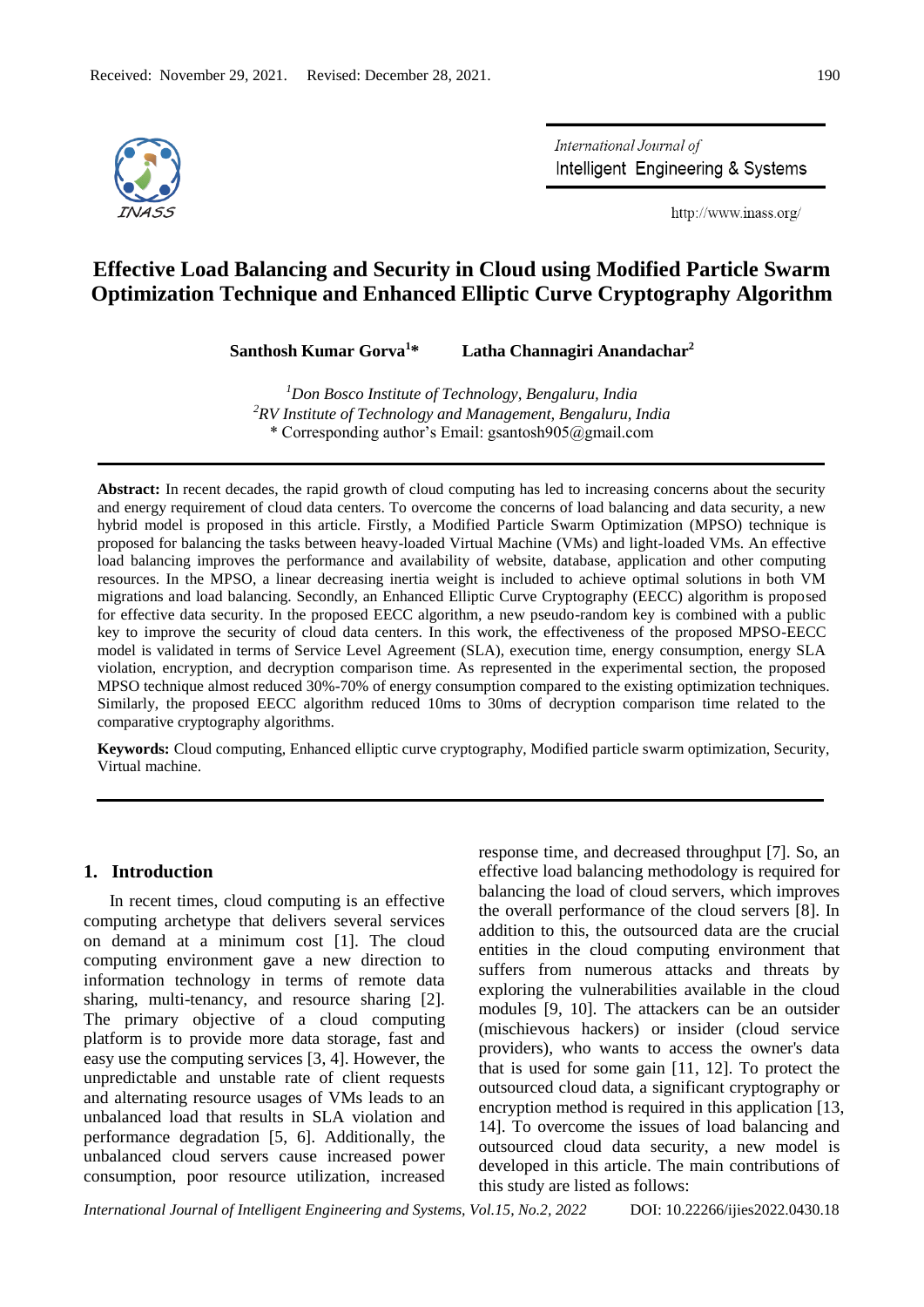- Developed MPSO technique to effectively balance the heavy-loaded VMs and lightloaded VMs for creating a load balance among VMs. The developed MPSO technique superiorly reduces the power consumption and increases the system resource usages.
- Developed EECC algorithm generates pseudorandom keys with a public key for outsourced data encryption and decryption, which effectively ensures the privacy and integrity of cloud data.
- The efficiency of the proposed MPSO-EECC model is investigated in light of SLA, energy consumption, energy SLA violations, encryption comparison time, decryption comparison time, and execution time on two types of scenarios.

This paper is organized as follows: Some existing research papers related to "load balancing and security in cloud computing" are surveyed in Section 2. The detailed explanation and the experimental results of the proposed MPSO-EECC model are denoted in Sections 3 and 4. The conclusion of the present work is stated in Section 5.

# **2. Related works**

Ibrahim [15] presented a new Power Aware-Particle Swarm Optimization (PAPSO) technique to find the optimal placement of VMs in the cloud. The PAPSO technique was developed based on decimal encoding that maps the migrated VMs to the appropriate Physical Machines (PMs). Additionally, an effective fitness function was used in the PAPSO technique that reduces energy consumption without violating Service Level Agreement (SLA). Balaji [16] developed an adaptive cat swarm optimization technique for load balancing in the cloud. In this literature, the effectiveness of the presented technique was investigated utilizing different performance measures and compared to the state-ofthe-art techniques. Traditional population based stochastic techniques, PSO, and cat swarm optimization techniques cannot always produce the optimal solutions in load balancing and VM migration. Mapetu [17] presented a dynamic technique for reducing the trade-off between VM migrations, SLA violations, and energy consumption. In this study, the binary PSO technique was applied for load balancing that impact a number of host shutdown and energy consumption. Additionally, the Pearson correlation coefficient was used for VM migration, and the experimental outcomes showed that the developed technique effectively outperformed the benchmark and

existing techniques using random workloads and PlanetLab. However, the optimal solutions cannot be guaranteed in a binary PSO technique, and also the number of VM migrations and the number of host showdowns was ineffective in this study.

Jena [18] combined an improved Q-learning algorithm and modified PSO technique for load balancing among the VMs in the cloud computing platform. Further, an intelligent load balancing technique was required for improving the execution time of assigned tasks. Namasudra [19] used identity based time release encryption, distributed hash table, and attribute based encryption techniques for secure and efficient access control in the cloud computing environment. Initially, the resources/data were encrypted by utilizing the user attributes, and then the encrypted data were divided into two types such as extracted cipher-text, and encapsulated ciphertext. In addition, the decryption key was encrypted using identity based time release encryption technique, and then combine the extracted ciphertext with the key cipher-text to create the cipher-text shares. Lastly, the cipher-text shares were distributed in the network, and then the encapsulated cipher-text were stored in the cloud servers. As stated in the resulting section, the computational complexity of the developed model was comparably higher related to the state of the art encryption techniques. Tahir [20] introduced a novel model: Crypto Genetic Algorithm (GA) to cope with privacy issues and data integrity. In this literature study, the GA was utilized to generate keys for data decryption and encryption that ensure the integrity and privacy of cloud data. The presented CryptoGA obtained better encryption performance by means of throughput and execution time. However, some of the major security attacks in the cloud were not discussed in this study.

Soltanshahi [21] applied krill herd optimization algorithm for VM allocation to the physical hosts in the cloud data centers. In this literature, the CloudSim simulator was used to analyze the effectiveness of the developed optimization algorithm and the experimental results showed that the developed algorithm effectively reduced energy consumption by 35%. However, this literature study didn't concentrate on a major concern of data security in the cloud computing environment. El Makkaoui [22] used two fast variants of the cloud Paillier method for fast decryption. The 1st variant uses Chinese remainder theorem, and the 2nd variant uses the modified Paillier method for decryption. The theoretical results showed that the developed method delivers better decryption speed when preserving a security level. However, the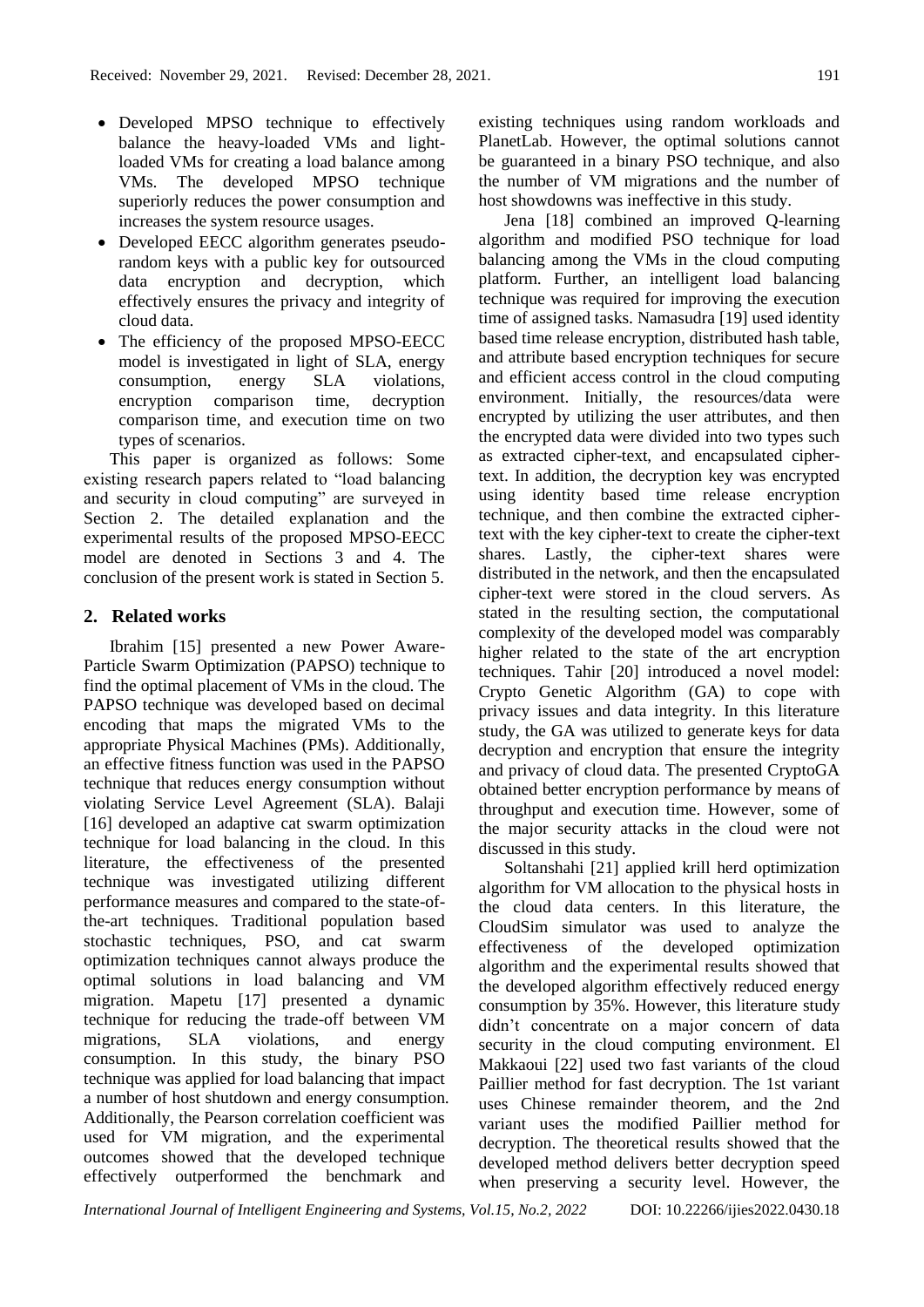

Figure. 1 Flowchart of a general cloud computing environment

Paillier method was insecure under the issue of decisional composite residuosity. To address the concerns of load balancing and security in the cloud, a new model named MPSO-EECC is introduced in this article.

## **3. Methodology**

The main aim of the MPSO-EECC model is to minimize energy consumption, maximize the overall SLA and energy SLA percentages, and to improve the cloud data security by means of execution time. The flowchart of a cloud computing environment is graphically depicted in Fig. 1, and it includes four major components such as data auditor, data owner, cloud data users, and cloud data storage server.

- Data auditor evaluates the services provided by the cloud provider in light of privacy impact, security controls, etc.
- Data owner has the right to access and edit the data in cloud.
- Cloud data users, who use cloud computing services for accessing, storing and managing the computing services.
- Cloud data storage server is a cloud computing model that stores on the internet through a cloud computing provider.

#### **3.1 Load balancing using MPSO technique**

The two main objectives of this research article are load balancing using the MPSO technique and security using the EECC algorithm. In this work, the MPSO technique is used to allocate resources to the physical hosts by reducing energy consumption and computational complexity. The population based optimization algorithms like PSO deliver better solutions to the NP-hard problems such as VM allocation to the physical hosts. Related to other optimization algorithms, the proposed MPSO technique delivers a convenient solution with an efficient function. In the MPSO technique, the velocity vector indicates VMs, and the position vector represents PMs. The conventional PSO technique is a population based stochastic technique, which maintains two main populations such as a population of particles best position, and a population of particles current position [23, 24]. In the conventional PSO technique, every particle is related to two characteristics such as position vector X and velocity vector  $V$ . The particle moves in the dynamic search space with a velocity, which is adjusted based on the particle's companions experience and particles experience. The position and velocity of the particles are updated based on Eqs. (1) and (2).

$$
v_{id}(t+1) = w \times v_{id}(t) + c_1 \times r_1 \times
$$
  
[ $p_{id}(t) - x_{id}(t)$ ] +  $c_2 \times r_2 \times [p_{gd}(t) - x_{id}(t)]$  (1)

$$
x_{id}(t+1) = x_{id}(t) + v_{id} \tag{2}
$$

where,  $r_1$  and  $r_2$  indicates two random numbers, which are distributed between the range of (0, 1), and  $c_1$  and  $c_2$  states acceleration coefficients. The w indicates inertia weight, which is utilized to balance the local and global search. In the MPSO technique, a linear decreasing inertia weight is proposed for enhancing the fine-tuning properties of the conventional PSO technique. In this scenario, the inertia weight value w linearly decreased from  $w_{max}$  initial value to  $w_{min}$  the final value, while the iteration increases. The linear decreasing inertia weight is mathematically expressed in Eq. (3).

$$
w(t) = \frac{t_{max} - t}{t_{max}} (w_{max} - w_{min}) + w_{min}
$$
 (3)

In a  $D$  dimensional vector space, the particle's position is denoted as  $X_i = [x_{i1}, x_{i2}, x_{ii}, x_{iD}]$ , where,  $x_{ij} \in [x_{min}, x_{max}]$  denotes the  $i^{th}$  particle position in  $j<sup>th</sup>$  dimension. Similarly, the particle's velocity is specified as  $V_i = [v_{i1}, v_{i2}, v_{i1}, v_{i0}]$ , where  $v_{ij} \in [v_{min}, v_{max}]$  represents the *i*<sup>th</sup> particle velocity in  $j<sup>th</sup>$  dimension. The particle's best position, and the particle's global best position are defined as  $P_i = (p_{i1}, p_{i2}, ..., p_{ij}, ..., p_{iD})$  and  $P_g =$  $(p_{g1}, p_{g2}, \ldots, p_{gj}, \ldots, p_{gD})$ . The pseudocode of the MPSO technique is depicted below.

#### **Pseudocode of MPSO technique**

# **Initialization**

 Initialize the particle swarms randomly  **While**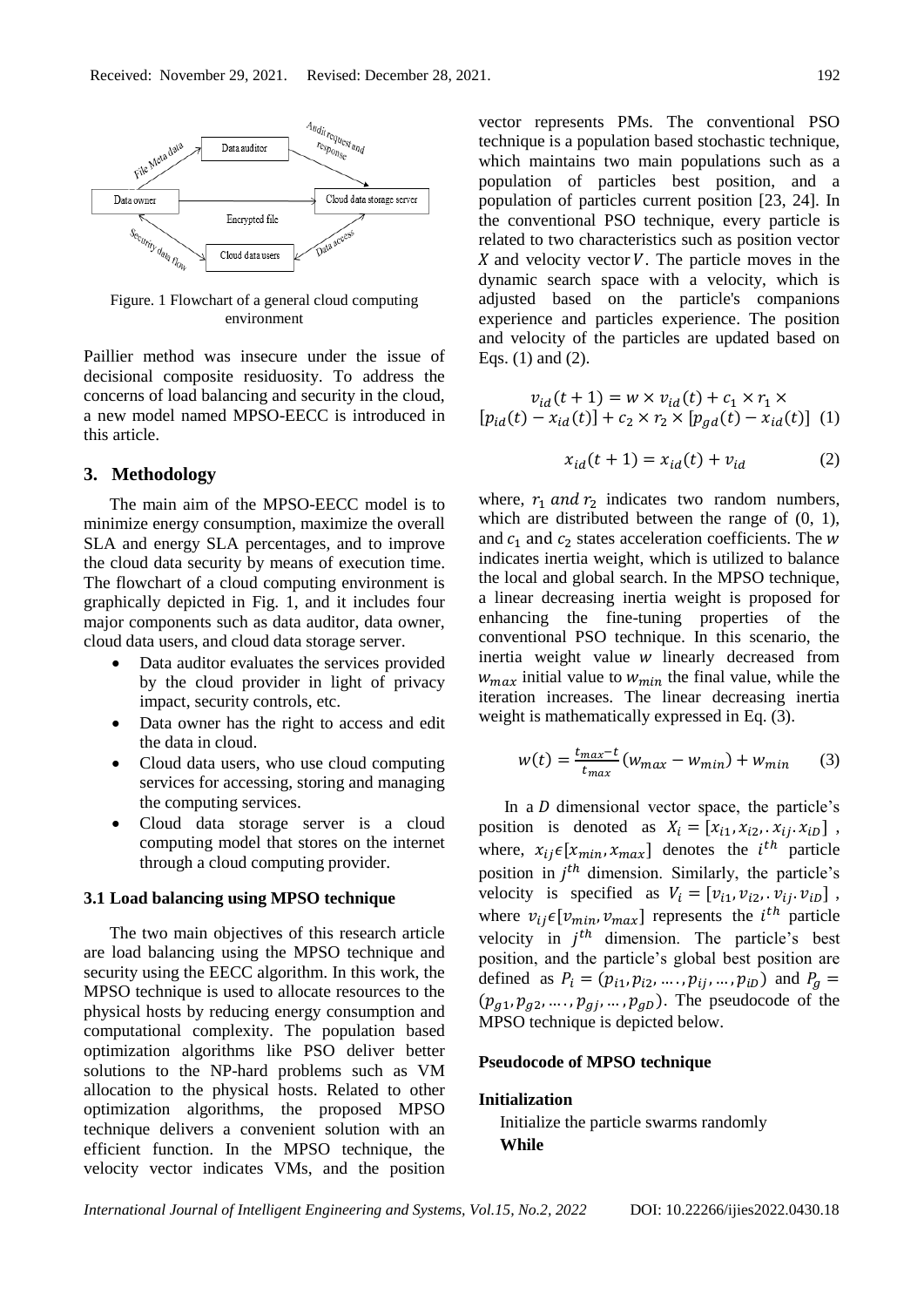Calculate the fitness value of every particle swarm

For (number of particles  $n = 1$ )

 Determine particle's current best position Determine particle's global best position

For (number of particle dimensions  $d = 1$ )

Update the particle's velocity using Eq.

(1)

Update the particle's position using Eq.

# (2)

# Next *d*

# Next *n*

Update the linear decreasing inertia weight  $w$ using Eq.  $(3)$ 

 **Next-generation will be processed after the stopping criterion met End**

## **3.2 Cloud data security using EECC algorithm**

As mentioned earlier, the cloud computing platform provides computing services and storage to the users with low cost of internet, elasticity and high data availability without the need for local storage. In the cloud computing platform, the security related to outsourced data becomes a major issue for cloud users. In recent times, several encryption algorithms are developed to ensure outsourced data security, but the concern is that the cloud providers should have access to the outsourced data to respond to the user's request. In this scenario, outsourced data security is a major concern, especially if the data is more sensitive and private. Computing on encrypted data is considered to be an efficient way to overcome the aforementioned concerns. In this article, an EECC algorithm is proposed for effective data security in the cloud computing environment. The conventional ECC algorithm is a modern crypto-system, which works based on algebraic structures (elliptic curve) over finite fields. The ECC algorithm implements all asymmetric crypto-system's capabilities such as key exchange, signatures, and encryption. On the other hand, the ECC algorithm is a modified version of Rivest, Shamir, Adleman (RSA) algorithm, where it uses small signatures and keys that provide fast signatures, fast key generation and fast key agreement [25, 26]. In the ECC algorithm, the private key is indicated as  $H$  and the prime number is stated as  $n_{pr}$ . The general formula of elliptic curve cubic is mathematically depicted in Eq. (4).

$$
E = pr(i)3 + m \times pr(i) + s
$$
 (4)

where,  $m$  and  $s$  are denoted as constant values and it is  $m = s = 2$ . The best point is selected from the elliptic curve, if the condition  $A = B$  is satisfied. The values  $A$  and  $B$  are mathematically stated in Eqs. (5) and (6).

$$
A = mod (E, n_{pr})
$$
 (5)

$$
B = mod ((pr(j))^{2}, n_{pr})
$$
 (6)

where,  $n_{nr}$  states number of a prime number and  $pr(i, j)$  states the elliptic curve points. In the ECC algorithm, the doubling mechanism is utilized for identifying the A and B values. The public key  $p_f$ and the best point  $p_e(k, l)$  are mathematically related in Eq. (7).

$$
p_f = H \times p_e \tag{7}
$$

In the EECC algorithm, a pseudo random key is combined with a public key  $p_f$  to further improve the security in the cloud platform. The pseudo random key generates and assigns a name for every block after data encryption, here the keys are generated from the encrypted data files. The assigned names cannot be determined by the attackers, cloud servers and users. The advance calculation on the blocks is performed by the users to avoid privacy leakage of data without affecting the features of third party auditors. The EECC algorithm significantly prevents privacy leakage and provides efficient privacy protection of public auditing compared to the ECC algorithm. In the key generation phase, the EECC algorithm generates random parameters and uses blind metadata that consists of several data blocks. In this scenario, the user transmits parameters to the servers, while third party auditor gives a request to the server for data authentication. The server estimates the proof by utilizing data blocks, random parameters, and metadata for better security.

#### **3.2.1. Data encryption**

In this scenario, each share has blocks and each block is encrypted using the EECC algorithm. The number of blocks is indicated as  $b(i, j)$ , where, i denotes number of rows in the blocks, and  $j$  denotes number of columns in the blocks. Here, two parts of the data  $U_x(i, j)$  and  $U_y(i + 1, j)$  are given as the input for encryption mechanism, which is mathematically stated in Eqs. (8) and (9).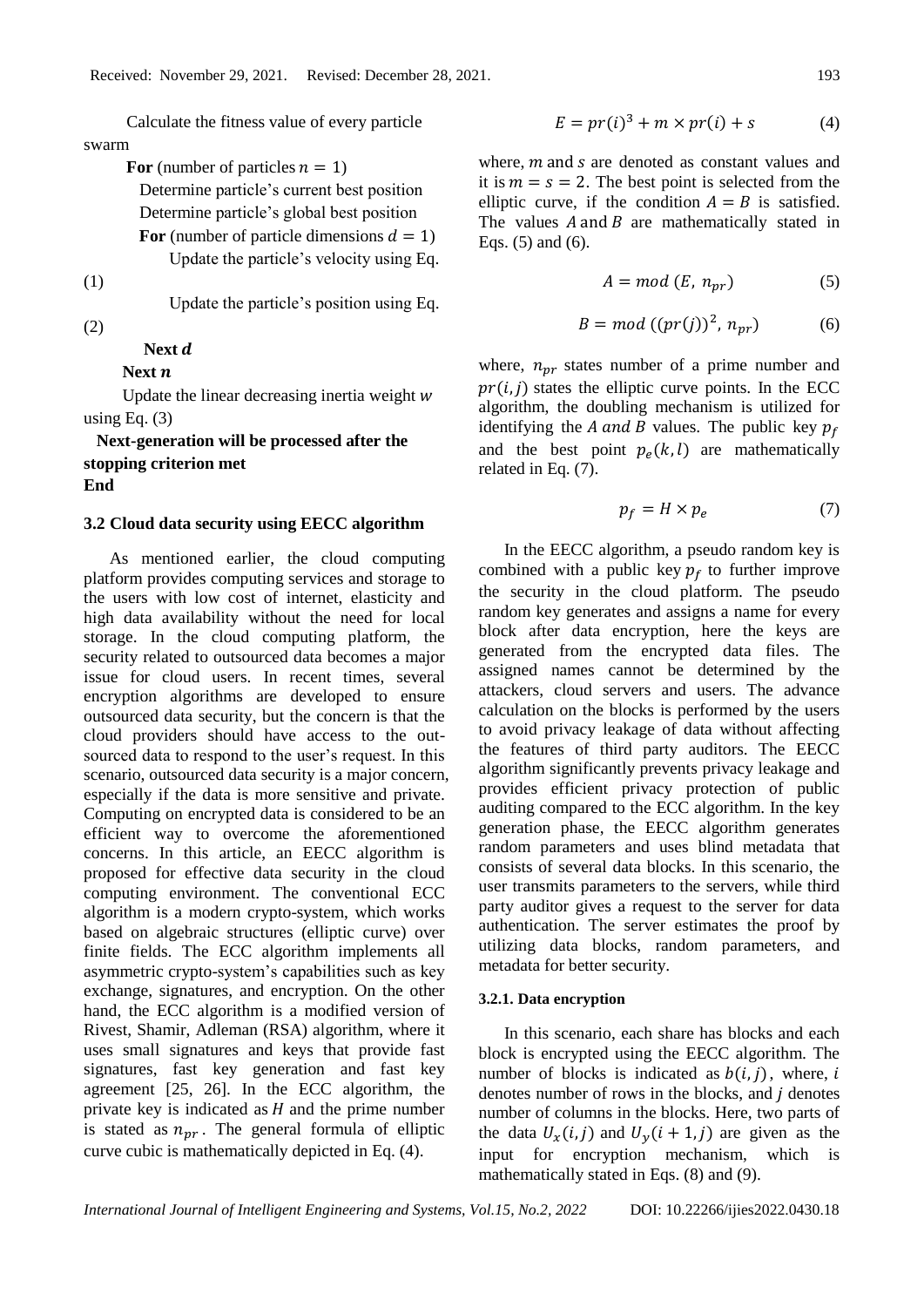$$
Z_1 = H \times p_s \times p_e \tag{8}
$$

$$
Z_2 = (U_x(i,j), U_y(i+1,j)) + Z_1 \tag{9}
$$

where,  $p_s$  indicates generated pseudo random key.

#### **3.2.2. Data decryption**

In the decryption mechanism, the generated pseudo random key  $p_s$  and the private key  $H$  is used for decrypting the data. In this scenario,  $Z_{11}$  is applied for decrypting the data point, which is mathematically depicted in Eq. (10), and the final result of the decryption process is indicated in Eq. (11).

$$
Z_{11} = H \times p_s \times Z_1 \tag{10}
$$

$$
Z_{ij} = Z_2 - Z_{11} \tag{11}
$$

The quantitative performance of the proposed MPSO-EECC model is stated in the upcoming section in terms of load balancing and cloud security.

#### **4. Experimental results**

The proposed MPSO-EECC model performance is simulated using CloudSim tool, where it is utilized to model the system and to investigate the behavior of cloud computing elements like VMs, data centers, application delivery approaches and resource policies [27]. In this scenario, the effectiveness of the proposed MPSO-EECC model is validated by comparing its performance with the benchmark models like Genetic Algorithm (GA), Modified Best Fit Decreasing (MBFD) algorithm, PSO, Krill Herd optimization Algorithm (KHA) [21], cloud Paillier method [22], fast cloud Paillier method [22] and ECC algorithm. Hence, the efficiency of the proposed MPSO-EECC model is validated using SLA, energy consumption, energy SLA violation, execution time, encryption comparison time, and decryption comparison time. The performance metric: SLA is used for analyzing the level of service quality between the cloud service providers and the users. Usually, the SLA relies on how fast the responses are done to the requests or response time [28].

The energy SLA violation is used to measure the usage of VM allocation to the physical hosts. The overall behavior of energy SLA violation depends on the number of SLA contract violations and energy consumption [29] that is mathematically defined in Eq. (12). The energy consumption by PMs is precisely described by a linear relation of CPU usage. In this scenario, the PM consumes 70% of energy, while it is completely utilized.

Energy SLA violation = Energy 
$$
\left(\frac{kw}{h}\right) \times SLA
$$
 (12)

#### **4.1 Quantitative investigation related to loading balancing**

In load balancing, the effectiveness of the proposed MPSO technique is validated by comparing its performance with GA, MBFD, KHA, and PSO using overall SLA, energy consumption, and overall energy SLA violation. Here, the quantitative investigation is done in two scenarios that are denoted in Table 1. The undertaken optimization techniques: GA, MBFD, KHA, PSO, and MPSO performance is investigated under overloaded host detection techniques like Inter Quartile Range (IQR) and Median Absolute Deviation (MAD) and other VM selection techniques such as Random Selection (RS), and Minimum Migration Time (MMT).

\*Million Instructions per Seconds (MIPS), Random Access Memory (RAM)

By investigating Table 2, the proposed MPSO technique obtained significant performance in load balancing by means of energy consumption on both scenarios. In Table 2, the proposed MPSO technique almost reduced 30% of energy consumption in scenario I related to comparative techniques: GA, MBFD, KHA [21] and PSO. In addition, the MPSO technique averagely reduced 30%-70% of energy consumption in scenario II related to other optimization techniques on the four cases: MMT/MAD, RS/MAD, MMT/IQR, and RS/IQR. The graphical presentation of the MPSO technique in light of energy consumption is depicted in Fig. 2.

As depicted in the Table 3 and 4, the proposed MPSO technique achieved high overall SLA, and

**Scenario VM specifications MIPS CPU RAM (MB)** Scenario I 250-1000 1 1 28 Scenario II | 500-2500 | 1 613-3840 Scenario Data center specifications Data center Physical hosts VMs/tasks Scenario I 1 100 290 Scenario II 1 1 800 1175 Scenario Physical hosts specifications MIPS CPU RAM (MB) Scenario I 1000-3000 1 8192 Scenario II | 1860-2660 | 2 | 4096

Table 1. Data specifications of scenario I and II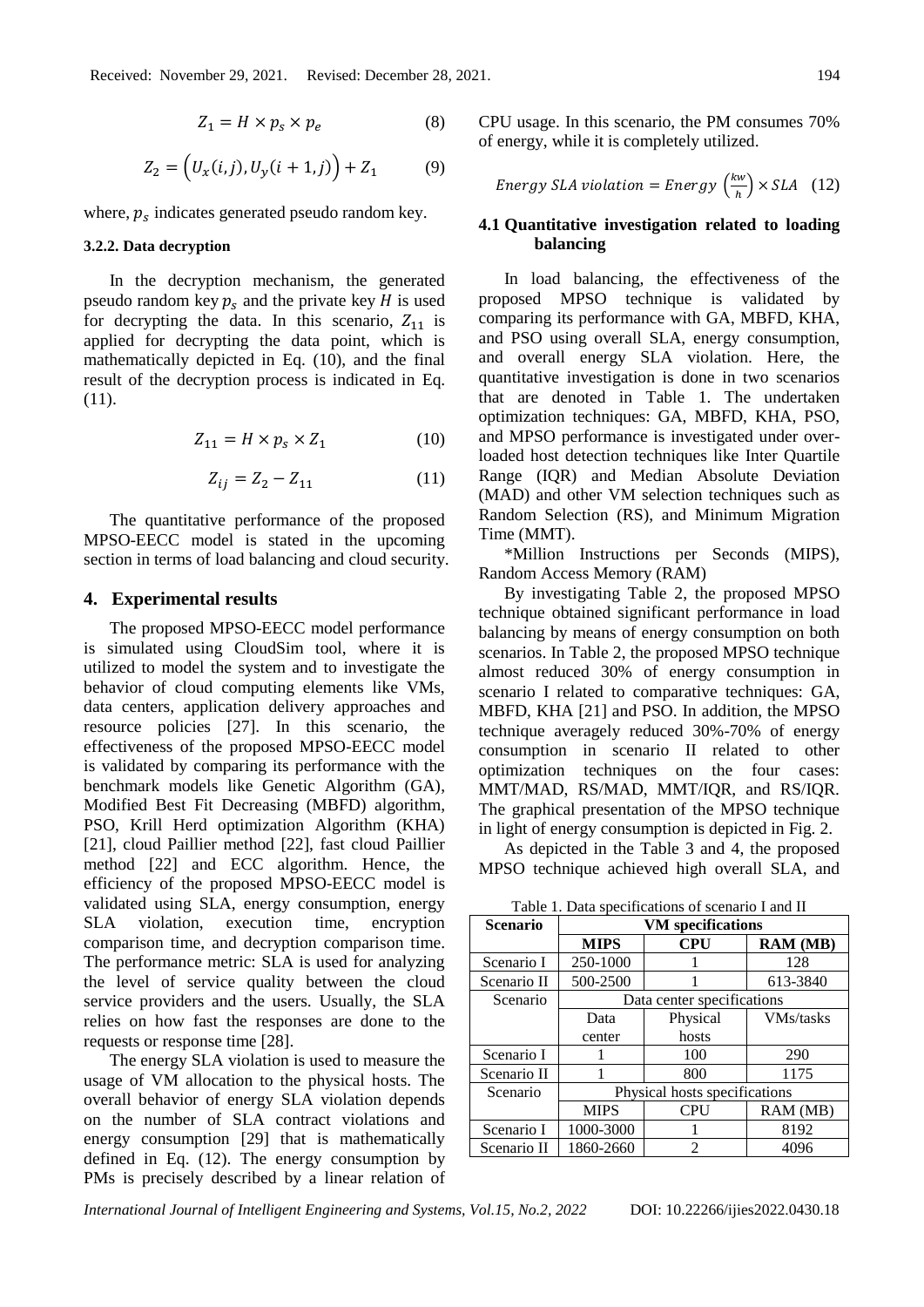|                   | <b>Energy consumption (W/H)</b> |        |                |        |                    |               |                |               |
|-------------------|---------------------------------|--------|----------------|--------|--------------------|---------------|----------------|---------------|
| <b>Scenario I</b> |                                 |        |                |        | <b>Scenario II</b> |               |                |               |
| Techniques        | <b>MMT/MAD</b>                  | RS/MAD | <b>MMT/IQR</b> | RS/IQR | <b>MMT/MAD</b>     | <b>RS/MAD</b> | <b>MMT/IQR</b> | <b>RS/IQR</b> |
| GА                | 88                              | 90     | 70             | 63     | 444                | 508           | 1160           | 464           |
| <b>MBFD</b>       | 61                              | 51     | 79             | 47     | 452                | 460           | 354            | 424           |
| <b>KHA</b> [21]   | 50                              | 40     | 64             | 43     | 441                | 368           | 345            | 385           |
| <b>PSO</b>        | 58                              | 46     | 75             | 43     | 448                | 455           | 348            | 419           |
| <b>MPSO</b>       | 49                              | 38     | 56             | 41     | 438                | 362           | 342            | 371           |

Table 2. Performance investigation of MPSO technique in light of energy consumption



Figure. 2 Graphical presentation of MPSO technique in light of energy consumption

| Overall SLA $(\% )$ |                |        |                |        |                    |               |                |               |
|---------------------|----------------|--------|----------------|--------|--------------------|---------------|----------------|---------------|
| <b>Scenario I</b>   |                |        |                |        | <b>Scenario II</b> |               |                |               |
| Techniques          | <b>MMT/MAD</b> | RS/MAD | <b>MMT/IQR</b> | RS/IQR | <b>MMT/MAD</b>     | <b>RS/MAD</b> | <b>MMT/IOR</b> | <b>RS/IQR</b> |
| GА                  | 1.19           | 1.18   | 1.12           | 1.51   | 3.92               | 3.68          | 4.27           | 4.02          |
| <b>MBFD</b>         | 2.08           | 2.38   | 2.31           | 1.8    | 3.57               | 3.64          | 4.51           | 3.7           |
| <b>KHA</b> [21]     | 2.74           | 1.98   | 2.38           | .93    | 3.98               | 4.57          | 5.46           | 4.68          |
| <b>PSO</b>          | 1.73           | 1.98   | 1.65           | 1.07   | 3.54               | 3.61          | 4.48           | 3.68          |
| <b>MPSO</b>         | 3.32           | 3.48   | 3.12           | 3.03   | 4.1                | 4.58          | 5.52           | 4.7           |

Table 3. Performance investigation of MPSO technique in light of overall SLA



 $\blacksquare$ GA  $\blacksquare$ MBFD  $\blacksquare$ KHA  $\blacksquare$ PSO  $\blacksquare$ MPSO Figure. 3 Graphical presentation of MPSO technique in light of overall SLA

overall energy SLA violation related to the comparative techniques such as GA, MBFD, KHA [21] and PSO on both the scenarios. The MPSO technique effectively trade-off the imbalance among loads across 290 VMs in scenario I, and 1175 VMs in scenario II. Once the system is found imbalance, the loads are migrated from heavy-loaded VMs to light-loaded VMs to create a balance among VMs. The graphical presentation of MPSO technique by means of overall SLA, and overall energy SLA violation are indicated in the Fig. 3 and 4.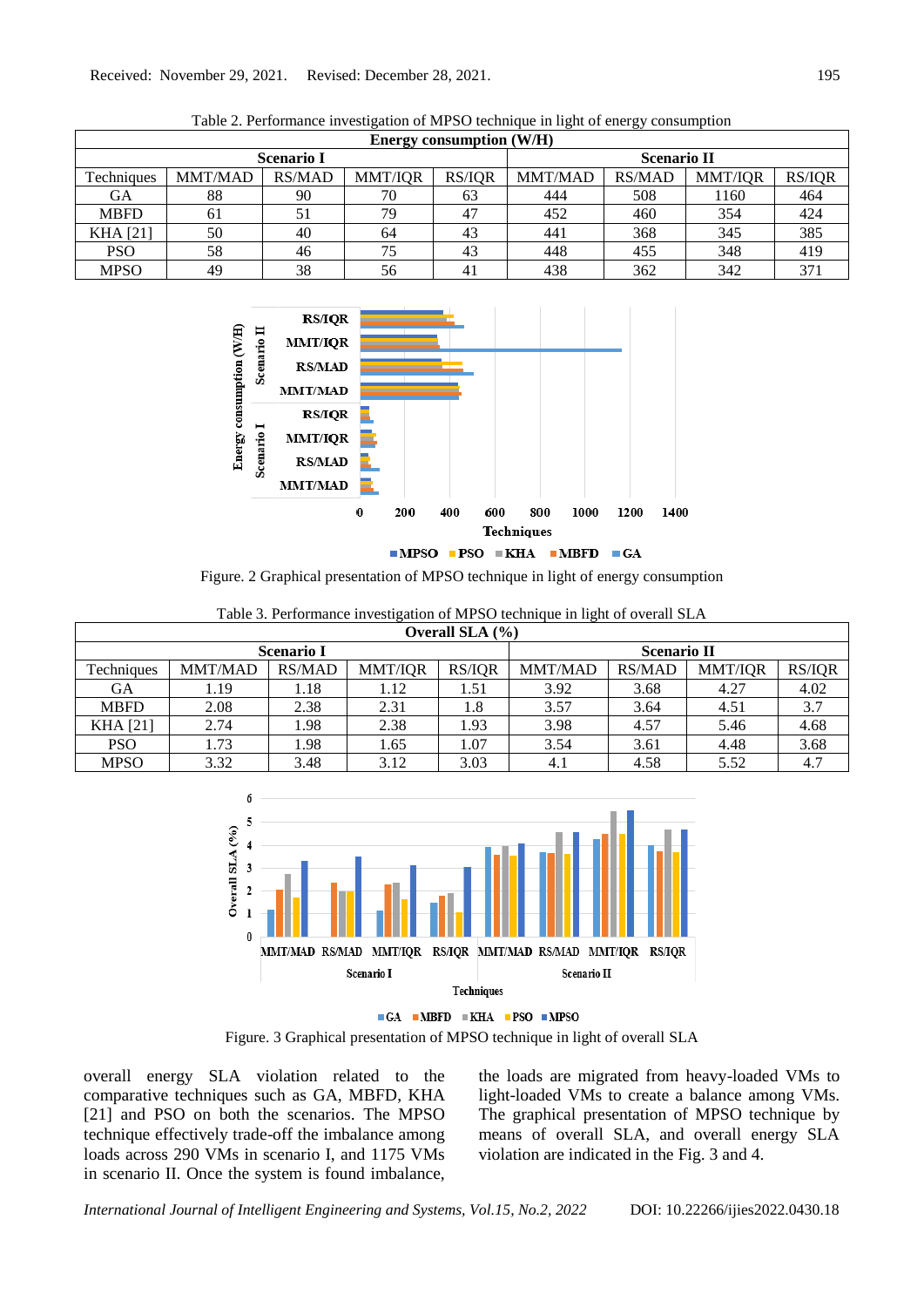|                   | $\sim$ $\sim$<br><b>Overall Energy SLA violation (%)</b> |               |                |               |  |  |
|-------------------|----------------------------------------------------------|---------------|----------------|---------------|--|--|
| <b>Scenario I</b> |                                                          |               |                |               |  |  |
| <b>Techniques</b> | <b>MMT/MAD</b>                                           | <b>RS/MAD</b> | <b>MMT/IQR</b> | <b>RS/IQR</b> |  |  |
| GА                | 0.07                                                     | 0.06          | 0.05           | 0.04          |  |  |
| <b>MBFD</b>       | 0.11                                                     | 0.12          | 0.16           | 0.07          |  |  |
| <b>KHA</b> [21]   | 0.1                                                      | 0.08          | 0.13           | 0.08          |  |  |
| <b>PSO</b>        | 0.08                                                     | 0.10          | 0.13           | 0.05          |  |  |
| MPSO              | 0.09                                                     | 0.09          | 0.1            | 0.07          |  |  |

Table 4. Performance investigation of MPSO technique in light of overall energy SLA violation



Figure. 4 Graphical presentation of MPSO technique in light of overall energy SLA violation for scenario I

## **4.2 Quantitative investigation related to cloud data security**

In cloud data security, the effectiveness of EECC algorithm is investigated by comparing its performance with cloud Paillier [22], fast cloud Paillier [22], and ECC by means of execution time, encryption comparison time, and decryption comparison time. By inspecting table 5, the proposed EECC algorithm obtained a minimum encryption comparison time compared to cloud Paillier [22], fast cloud Paillier [22], and ECC algorithm by varying the data size from 100 to 1000 bits. Hence, the EECC algorithm almost reduced 100ms to 700ms of encryption comparison time related to the comparative algorithms. Graphical depiction of EECC algorithm in light of encryption comparison time is stated in Fig. 5.

Similarly in Table 6, the proposed EECC algorithm almost reduced 10ms to 30ms of decryption comparison time related to the comparative algorithms like cloud Paillier, fast cloud Paillier, and conventional ECC. Graphical presentation of EECC algorithm by means of decryption comparison time is denoted in Fig. 6. The proposed EECC algorithm includes the advantages like moderately fast encryption and decryption, fast signature, fast key generation, comparatively have smaller key, signature and cipher-text than the traditional cryptography algorithms.

In addition, the effectiveness of the proposed EECC algorithm is analyzed in terms of execution time. As stated in Table 7, the EECC algorithm obtained a minimum execution time by varying the number of bits from 100 to 1000. Additionally, the obtained results state that the proposed MPSO technique produces optimal solutions in load balancing and VM migration, and is also computationally effective. The experimental analysis confirmed that the proposed MPSO-EECC model effectively overcomes the problems listed in the literature [15, 16, 18, 19, 21].

Table 5. Performance investigation of EECC algorithm in light of encryption comparison time

| Data   | <b>Encryption comparison time (ms)</b> |                   |            |             |  |
|--------|----------------------------------------|-------------------|------------|-------------|--|
| size   | <b>Cloud</b>                           | <b>Fast Cloud</b> | <b>ECC</b> | <b>EECC</b> |  |
| (bits) | <b>Paillier</b>                        | Paillier [22]     |            |             |  |
|        | [22]                                   |                   |            |             |  |
| 100    | 1150                                   | 1300              | 1230       | 1050        |  |
| 200    | 1210                                   | 1380              | 1330       | 1070        |  |
| 300    | 1250                                   | 1420              | 1330       | 1100        |  |
| 400    | 1300                                   | 1500              | 1450       | 1150        |  |
| 500    | 1310                                   | 1580              | 1480       | 1200        |  |
| 600    | 1360                                   | 1620              | 1570       | 1250        |  |
| 700    | 1400                                   | 1800              | 1750       | 1300        |  |
| 800    | 1420                                   | 1900              | 1840       | 1350        |  |
| 900    | 1450                                   | 2180              | 2100       | 1400        |  |
| 1000   | 1500                                   | 2210              | 2160       | 1420        |  |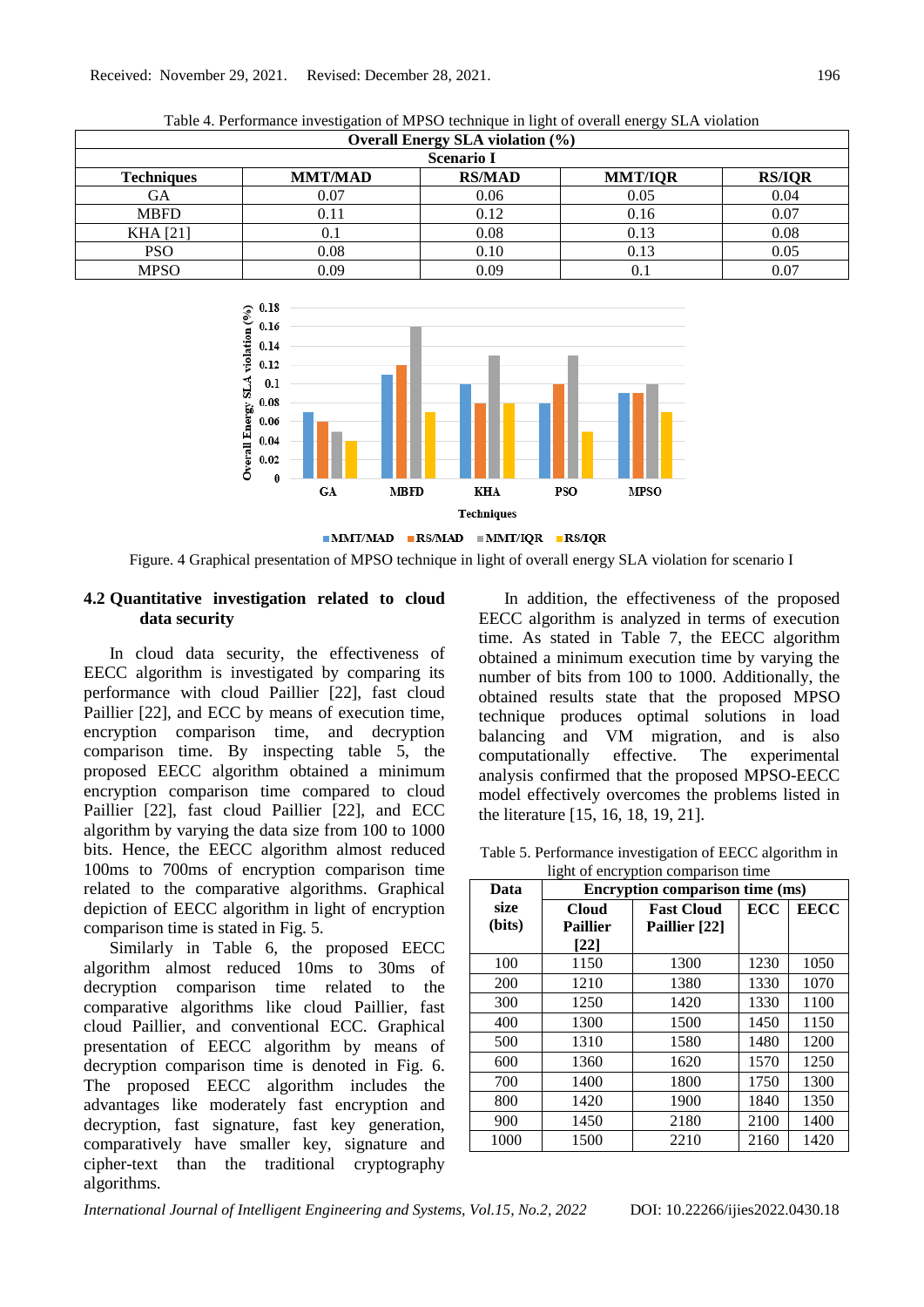

■ Cloud Paillier ■ Fast Cloud Paillier ■ ECC ■ EECC Figure. 5 Graphical presentation of EECC algorithm in light of encryption comparison time

|  |  |  | Table 6. Performance investigation of EECC algorithm in light of decryption comparison time |
|--|--|--|---------------------------------------------------------------------------------------------|
|  |  |  |                                                                                             |

| Data size (bits)<br>Decryption comparison time (ms) |                            |                                 |            |             |
|-----------------------------------------------------|----------------------------|---------------------------------|------------|-------------|
|                                                     | <b>Cloud Paillier [22]</b> | <b>Fast Cloud Paillier [22]</b> | <b>ECC</b> | <b>EECC</b> |
| 100                                                 | 220                        | 250                             | 210        | 180         |
| 200                                                 | 200                        | 250                             | 210        | 190         |
| 300                                                 | 220                        | 250                             | 200        | 195         |
| 400                                                 | 220                        | 250                             | 210        | 205         |
| 500                                                 | 210                        | 250                             | 220        | 215         |
| 600                                                 | 200                        | 250                             | 230        | 220         |
| 700                                                 | 210                        | 250                             | 220        | 230         |
| 800                                                 | 210                        | 250                             | 220        | 235         |
| 900                                                 | 220                        | 250                             | 220        | 240         |
| 1000                                                | 230                        | 260                             | 240        | 240         |



Figure. 6 Graphical presentation of EECC algorithm in light of decryption comparison time

| Table 7. Performance investigation of EECC algorithm in |                        |  |
|---------------------------------------------------------|------------------------|--|
|                                                         | light of oxequion time |  |

| <b>EECC</b> algorithm |                            |  |  |  |
|-----------------------|----------------------------|--|--|--|
| Data size (Bits)      | <b>Execution time (ms)</b> |  |  |  |
| 100                   | 1250                       |  |  |  |
| 200                   | 1290                       |  |  |  |
| 300                   | 1310                       |  |  |  |
| 400                   | 1370                       |  |  |  |
| 500                   | 1430                       |  |  |  |
| 600                   | 1500                       |  |  |  |
| 700                   | 1530                       |  |  |  |
| 800                   | 1600                       |  |  |  |
| 900                   | 1670                       |  |  |  |
| 1000                  | 1690                       |  |  |  |

#### **5. Conclusion**

In this article, a new model: MPSO-EECC is proposed in the cloud computing platform for effective load balancing and data security. The MPSO technique achieves a set of non-dominated solutions that help in maximizing the system's reliability and minimizing resource wastage and energy consumption. Correspondingly, the EECC algorithm is a pseudo-random based public key encryption algorithm that works based on elliptic curve theory, which creates smaller, faster, and efficient cryptographic keys. Further, the EECC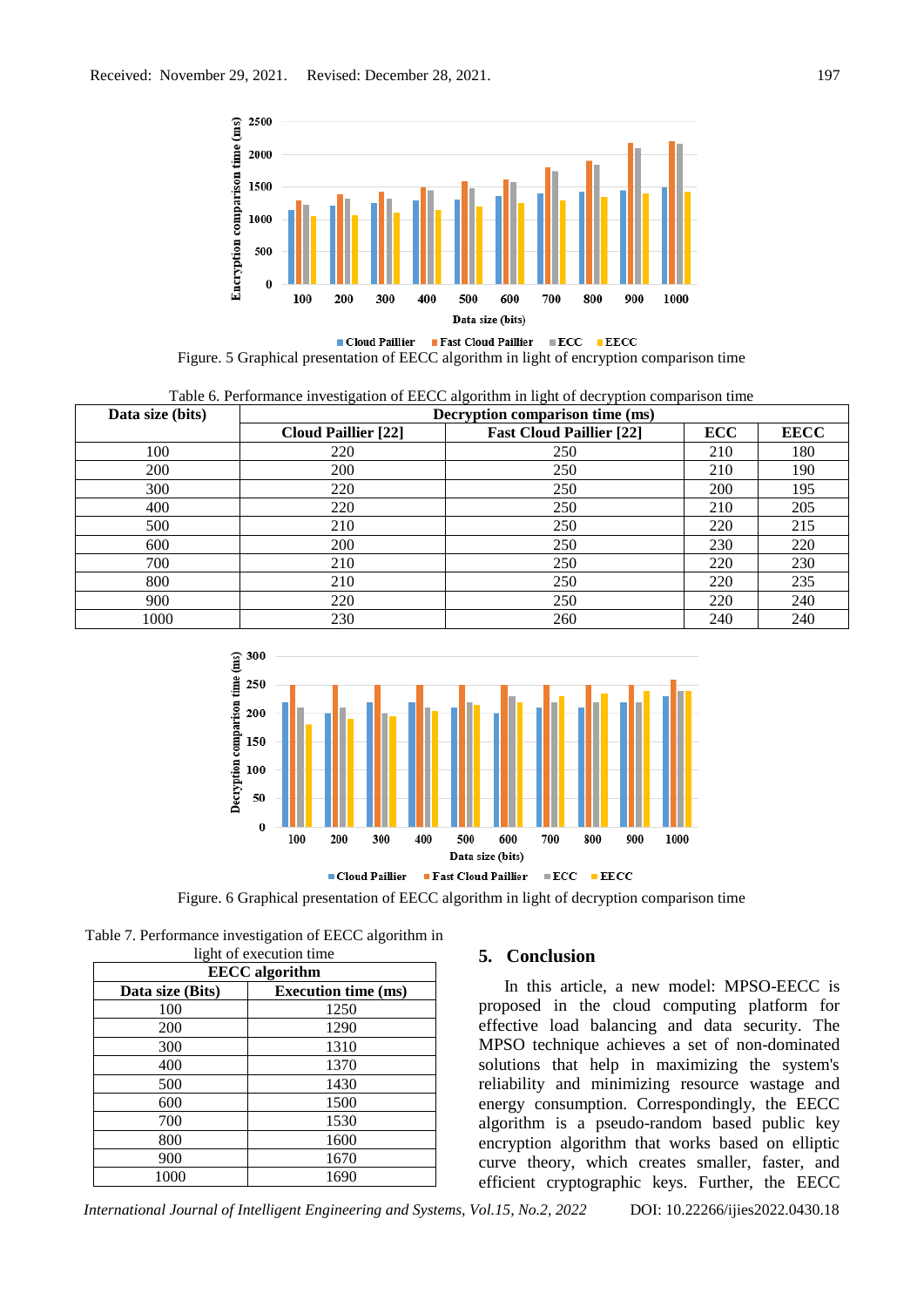algorithm servers as a secure tool for modeling a secure platform for cloud applications. The proposed MPSO-EECC model achieved effective performance in load balancing and data security compared to existing optimization techniques and cryptography algorithms by means of energy consumption, energy SLA violation, execution time, SLA, encryption comparison time, and decryption comparison time. As seen in the resulting phase, the proposed MPSO-EECC model almost minimized 30%-70% of energy consumption, and10ms to 30ms of decryption comparison time, which are better related to the comparative models. As a future extension, a new deep learning model can be included in the proposed MPSO-EECC model to further reduce the execution time and energy consumption in the cloud computing environment.

#### **Conflicts of Interest**

The authors declare no conflict of interest.

#### **Author Contributions**

The paper conceptualization, methodology, software, validation, formal analysis, investigation, resources, data curation, writing—original draft preparation, writing—review and editing, visualization, have been done by  $1<sup>st</sup>$  author. The supervision and project administration, have been done by 2<sup>nd</sup> author.

## **References**

- [1] A. Mosa and N. W. Paton, "Optimizing virtual machine placement for energy and SLA in clouds using utility functions", *Journal of Cloud Computing*, Vol. 5, No. 1, pp. 1-17, 2016.
- [2] H. Qiu, H. Noura, M. Qiu, Z. Ming, and G. Memmi, "A user-centric data protection method for cloud storage based on invertible DWT", *IEEE Transactions on Cloud Computing*, Vol. 9, No. 4, pp. 1293-, 1304, 2019.
- [3] G. Tian, H. Ma, Y. Xie, and Z. Liu, "Randomized deduplication with ownership management and data sharing in cloud storage", *Journal of Information Security and Applications*, Vol. 51, p. 102432, 2020.
- [4] R. K. Devi, G. Murugaboopathi, and M. Muthukannan, "Load monitoring and systemtraffic-aware live VM migration-based load balancing in cloud data center using graph theoretic solutions", *Cluster Computing*, Vol. 21, No. 3, pp. 1623-1638, 2018.
- [5] K. V. S. Reddy, J. Srinivas, and A. A. M. Qyser, "A dynamic hierarchical load balancing service

architecture for cloud data centre virtual machine migration", In: *Proc. of the Smart Intelligent Computing and Applications, Springer, Singapore*, pp. 9-17, 2019.

- [6] S. Mohanty, P. K. Patra, M. Ray, and S. Mohapatra, "A novel meta-heuristic approach for load balancing in cloud computing", In: *Proc. of Research Anthology on Architectures, Frameworks, and Integration Strategies for Distributed and Cloud Computing, IGI Global*, pp. 504-526, 2021.
- [7] N. H. Shahapure, P. M. Rekha, and N. Poornima, "Threshold Compare and Load Balancing Algorithm to for Resource Optimization in a Green Cloud", *Revista Geintec-Gestao Inovacao E Tecnologias*, Vol. 11, No. 4, pp. 4465-4481, 2021.
- [8] S. Kaushik and C. Gandhi, "Ensure hierarchal identity based data security in cloud environment", *International Journal of Cloud Applications and Computing (IJCAC)*, Vol. 9, No. 4, pp. 21-36, 2019.
- [9] S. Namasudra, D. Devi, S. Kadry, R. Sundarasekar, and A. Shanthini, "Towards DNA based data security in the cloud computing environment", *Computer Communications*, Vol. 151, pp. 539-547, 2020.
- [10] P. Gupta, D. K. Verma, and A. K. Singh, "Improving RSA algorithm using multithreading model for outsourced data security in cloud storage", In: *Proc. of 8th International Conference on Cloud Computing, Data Science & Engineering*, pp. 14-15, 2018.
- [11] Y. Zhang, X. Chen, J. Li, D. S. Wong, H. Li, and I. You, "Ensuring attribute privacy protection and fast decryption for outsourced data security in mobile cloud computing", *Information Sciences*, Vol. 379, pp. 42-61, 2017.
- [12] A. T. Lo'ai and G. Saldamli, "Reconsidering big data security and privacy in cloud and mobile cloud systems", *Journal of King Saud University-Computer and Information Sciences*, 2019.
- [13] L. K. Ramachandrappa and P. C. Renukaradhya, "Data Security using Proxy Based Methods in Cloud Computing", *International Journal of Advanced Scientific Innovation*, Vol. 2, No. 3, pp. 9-13, 2021.
- [14] V. Goyal and C. Kant, "An effective hybrid encryption algorithm for ensuring cloud data security", *Big Data Analytics, Springer, Singapore*, pp. 195-210, 2018.
- [15] A. Ibrahim, M. Noshy, H. A. Ali, and M. Badawy, "PAPSO: A power-aware VM placement technique based on particle swarm